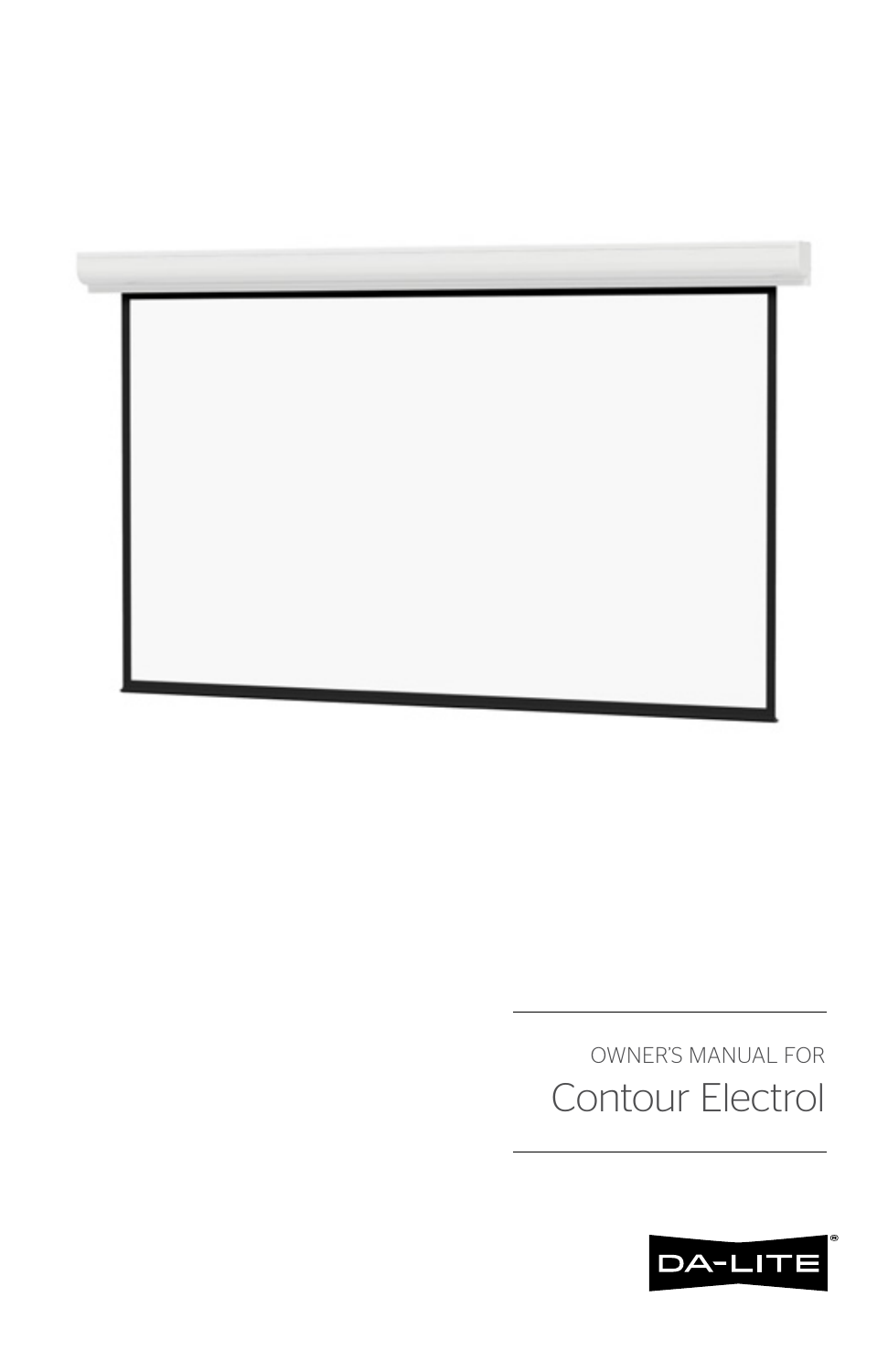# Thank you for purchasing the Da-Lite Contour Electrol.

In this Owner's Manual, you will find details regarding the general care and cleaning of the projection surface, terms and conditions of the Limited Five Year Warranty and information about the screen which can be used to help identify your particular model. At Da-Lite, we strive to continually provide you with outstanding levels of service and the highest quality products available.

For customer service needs, warranty claims or any general inquiry, please feel free to contact Da-Lite's Customer Care Specialists at 574.267.8101 / 800.622.3737 or info@da-lite.com.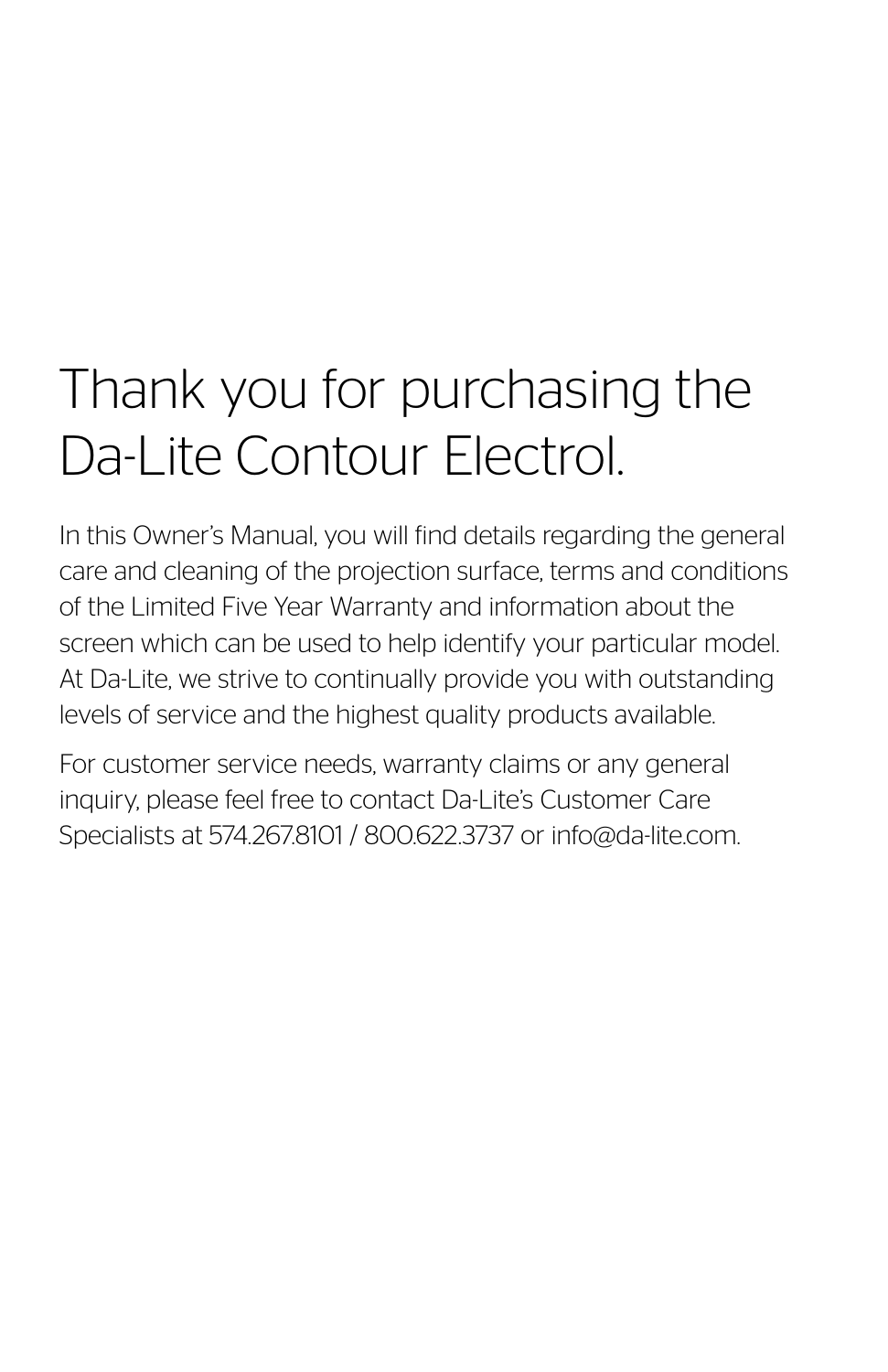# Care and Cleaning 0f Projection Screen Surfaces



Keep your screen rolled up in its protective case when not  $in$   $115P$ 



The screen surface can be cleaned with water or a mild soap and water solution.



Always use a soft, clean, lint free rag or sponge.



Use compressed air to remove adhering particles.



Small marks can be removed with a cleaning pad such as Magic Eraser.



Do not scrub the screen or use petroleum based solvents.

Use a blotting action rather than a wiping action to avoid damaging the surface.

For additional assistance, please contact Da-Lite's Sales Partners with the following information: type of stain, fabric type and date of purchase.

## Locating the Product Label

The product label is used to provide you with complete information about your projection screen. The label can be found on your Da-Lite Contour® Electrol® in the location as referenced in the image below. Please refer to the **Order #** and **Date of Mfg.** when contacting Da-Lite to make a warranty claim or to receive general information about your projection screen.